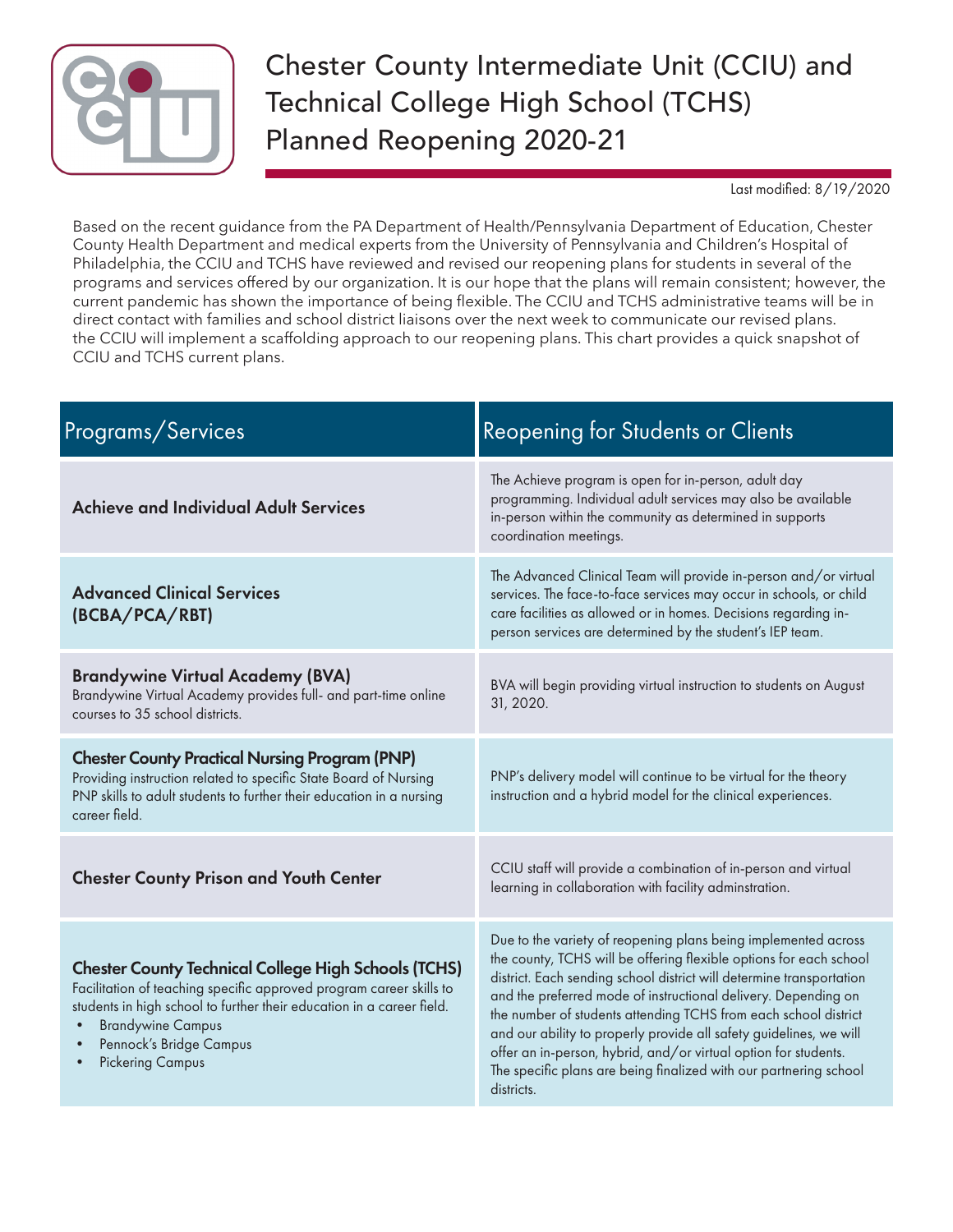

Chester County Intermediate Unit (CCIU) and Technical College High School (TCHS) Planned Reopening 2020-21

| Programs/Services                                                             | <b>Reopening for Students or Clients</b>                                                                                                                                                                                                                                                                                                                     |
|-------------------------------------------------------------------------------|--------------------------------------------------------------------------------------------------------------------------------------------------------------------------------------------------------------------------------------------------------------------------------------------------------------------------------------------------------------|
| <b>Cross-District Classrooms (District-Based Services)</b>                    | Cross-District Classrooms will open for in-person or virtual<br>instruction following the district calendars.                                                                                                                                                                                                                                                |
| Curriculum, Instruction, Teaching, Learning and<br><b>Innovative Services</b> | These services will continue to be provided virtually when possible<br>or in-person, as needed.                                                                                                                                                                                                                                                              |
| <b>Discover Services</b>                                                      | The Discover Team will provide in-person and/or virtual services<br>for students in district programs. The in-person services will occur<br>in the community, as allowed by our prevocational partners.<br>Decisions regarding in-person services are determined by the<br>student's IEP.                                                                    |
| <b>Driver Education</b>                                                       | The CCIU will provide in-person driver education lessons by<br>appointment only to Chester County residents. Please visit our website<br>for hours and to schedule an appointment at www.cciu.org/drivered.                                                                                                                                                  |
| <b>Driver Testing Centers</b>                                                 | The CCIU will provide in-person driver testing services by<br>appointment only to Chester County residents. Please visit our<br>website for hours and to schedule an appointment at www.cciu.<br>org/driverstest.                                                                                                                                            |
| <b>External Technology Services</b>                                           | Technology services will continue to be provided virtually when<br>possible and in-person as needed, as determined in consultation<br>with schools, districts and school technology leaders.                                                                                                                                                                 |
| <b>Fingerprinting</b>                                                         | The CCIU will provide in-person appointments for fingerprinting<br>services to Chester County public school districts, school partners<br>and CCIU staff.                                                                                                                                                                                                    |
| <b>Head Start [HS] &amp; Pre-K Counts</b>                                     | The CCIU will offer virtual services for HS and Pre-K Counts<br>Monday through Thursday. In-person socialization will take place<br>on Fridays on a staggered schedule.                                                                                                                                                                                      |
| <b>Home &amp; Community Services</b>                                          | Behavioral Health Rehabilitative Services are currently available<br>for in-person or telehealth options. Clients eligible for Therapeutic<br>Support Staff (TSS), Behavioral Specicalist Consultant (BSC)<br>or Mobile Therapy (MT) can work with the case manager to<br>determine whether in-person or telehealth works best for the client<br>and family. |